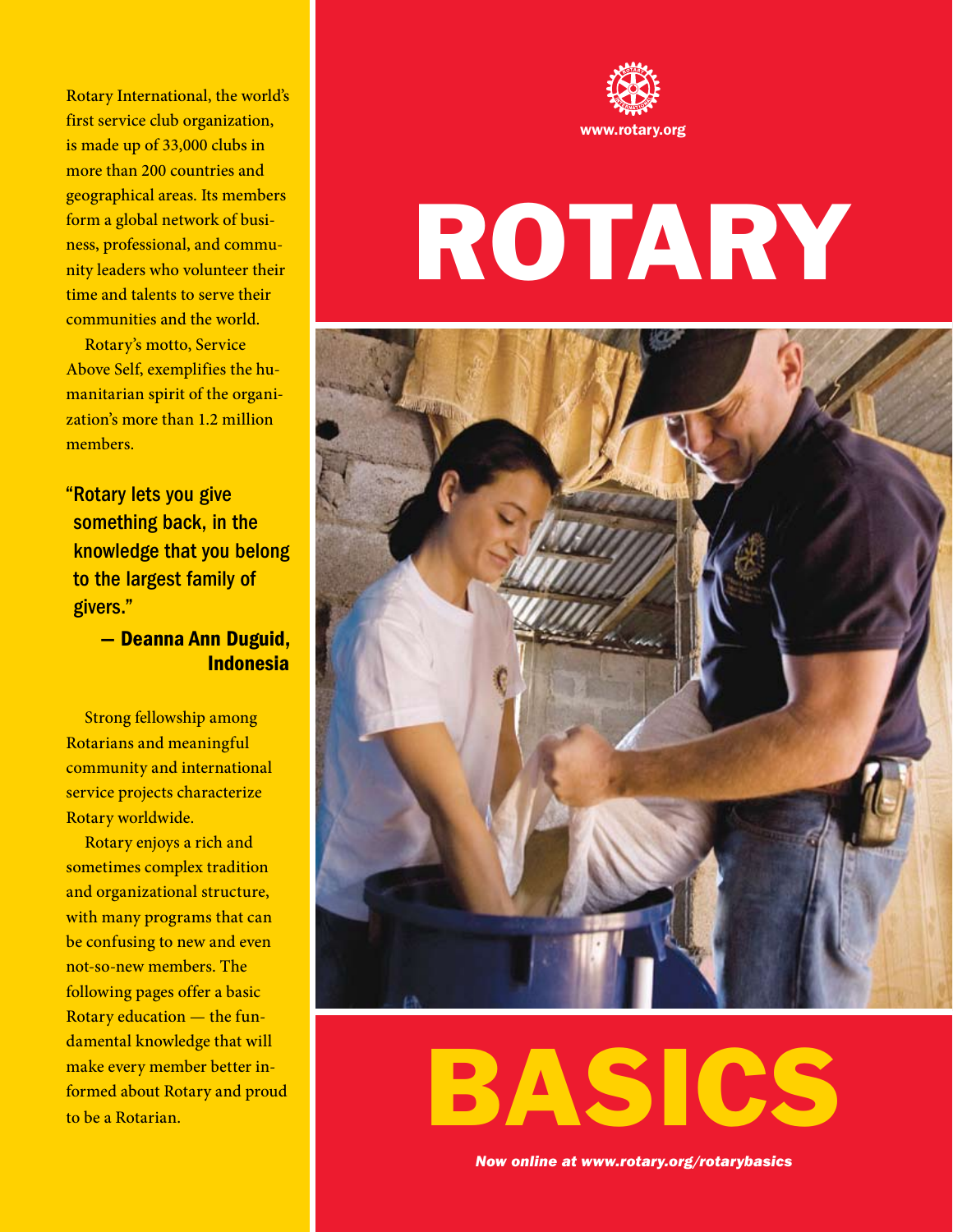#### 1905

Chicago attorney Paul Harris organizes first Rotary meeting on 23 February, leading to formation of the Rotary Club of Chicago.

#### 1907

Rotary Club of Chicago helps to organize installation of public toilets, one of the club's first acts of community service.

#### 1910-11

Paul Harris elected first president of National Association of Rotary Clubs at the first convention.

#### 1911-13

Clubs formed in Canada, Great Britain, and Ireland; organization name changes to International Association of Rotary Clubs.

#### 1915-16

Club chartered in Cuba, the first non-English-speaking Rotary country.

#### 1916-17

President Arch Klumph proposes establishing an endowment fund, precursor of The Rotary Foundation.



#### 1942-43

Rotary conference in London on education and cultural exchange sets stage for UNESCO.

#### 1945-46

Forty-nine Rotarians help draft the UN Charter.

#### 1946-47

Founder Paul Harris dies in Chicago; outpouring of funds from Rotarians used to establish fellowship program.

#### 1948-49

First 18 Rotary Fellows study abroad, a precursor of Ambassadorial Scholars.

## The Organization of Rotary

Rotary is essentially a grassroots organization, with most of its service efforts being carried out at the club level. The district and international structure is designed to support the clubs and help them provide more service in their local communities and abroad.

**Clubs** Rotarians are members of Rotary clubs, which belong to the global association Rotary International (RI). Each club elects its own officers and enjoys considerable autonomy within the framework of Rotary's constitution and bylaws.

**Districts** Clubs are grouped into 531 RI districts, each led by a district governor, who is an officer of RI. The district administration, including assistant governors and various committees, guides and supports the clubs.

**RI Board** The 19-member RI Board of Directors, which includes the RI president and president-elect, meets quarterly to establish policies. Traditionally, the RI president, who is elected annually, develops a theme and service emphases for the year.

**The Secretariat** Rotary International is headquartered in the Chicago suburb of Evanston, Illinois, USA, with seven international offices in Argentina, Australia,

"The more I learn about Rotary, the more I love Rotary."

— Michael P. Slevnik, USA

Brazil, India, Japan, Korea, and Switzerland. The office for RI in Great Britain and Ireland (RIBI), located in England, serves clubs and districts in that region. The Secretariat's chief operating officer is the RI general secretary, who heads a 740-member staff working to serve Rotarians worldwide.

## Benefits and Responsibilities of Club Membership

The club is the cornerstone of Rotary, where the most meaningful work is carried out. All effective Rotary clubs are responsible for four key elements: sustaining or increasing their membership base, participating in service projects that benefit their own community and those in other countries, supporting The Rotary Foundation of RI financially and through program participation, and developing leaders capable of serving in Rotary beyond the club level.

What Rotarians get out of Rotary depends largely on what they put into it. Many membership requirements are designed to

> help members more fully participate in and enjoy their Rotary experience.

**Service** All Rotary clubs share a key mission: to serve their community and those in need

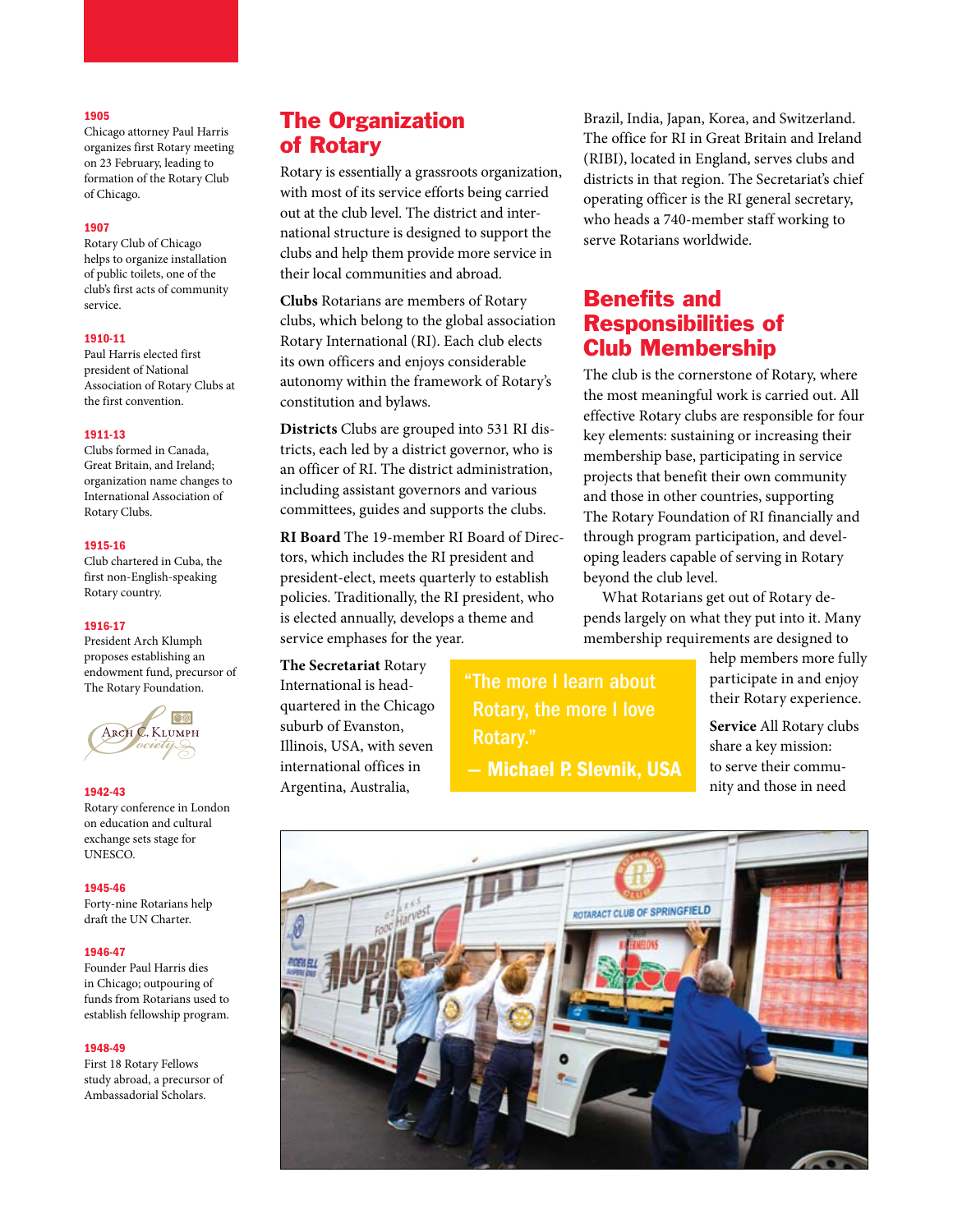"Thanks to one persistent Rotarian who did not know the meaning of 'Thank you, but no,' I am now a member of the Rotary family."

— Sylvia Byers, Australia

throughout the world. By participating in club service projects, members learn about their club's involvement in local and international projects and can volunteer their time and talents where they are most needed.

**Membership recruitment and retention** To keep clubs strong, every Rotarian must share the responsibility of bringing new people into Rotary. Even new members can bring guests to meetings or invite them to participate in a service project. The value of Rotary speaks for itself, and the best way to spark the interest of potential members is by letting them experience fellowship and service firsthand.

Keeping members interested in Rotary is another responsibility. Good club fellowship and early involvement in service projects are two of the best ways to sustain the club's membership.

The ideal composition of a Rotary club reflects the community's demographics, including professions, gender, age, and ethnicity. Such diversity enriches every aspect of the club's fellowship and service.

**Attendance** Attending club meetings allows members to enjoy their club's fellowship, enrich their professional and personal knowledge, and meet other business leaders in their community. Club meeting times vary to accommodate members' family and professional commitments. Some clubs meet during the traditional time of the lunch hour, while others meet in the early morning, after work, or in the evening.



Rotary policy requires members to attend at least 50 percent of club meetings in each half of the year. If members miss their own club's meeting, they're encouraged to expand their Rotary horizons by attending makeup meetings at any Rotary club in the world — a practice that guarantees Rotarians a warm welcome in communities around the globe. Find meeting places and times in the *Official Directory* or through the Club Locator at **<www.rotary.org>**.

Rotarians can also make up meetings by participating in a club service project or by attending a club board meeting, a Rotaract or Interact club meeting, or an online meeting at one of several Rotary e-clubs.

# Rotary's Guiding **Principles**

Throughout Rotary's history, several basic principles have been developed to guide Rotarians in achieving the ideal of service and high ethical standards.

**Object of Rotary** First formulated in 1910 and adapted through the years as Rotary's mission expanded, the Object of Rotary provides a succinct definition of the organization's purpose as well as the club member's responsibilities.

The Object of Rotary is to encourage and foster the ideal of service as a basis of worthy enterprise and, in particular, to encourage and foster:

**FIRST** The development of acquaintance as an opportunity for service;

**SECOND** High ethical standards in business and professions; the recognition of the worthiness of all useful occupations; and the dignifying of each Rotarian's occupation as an opportunity to serve society;

**THIRD** The application of the ideal of service in each Rotarian's personal, business, and community life;

**FOURTH** The advancement of international understanding, goodwill, and peace through a world fellowship of business and professional persons united in the ideal of service.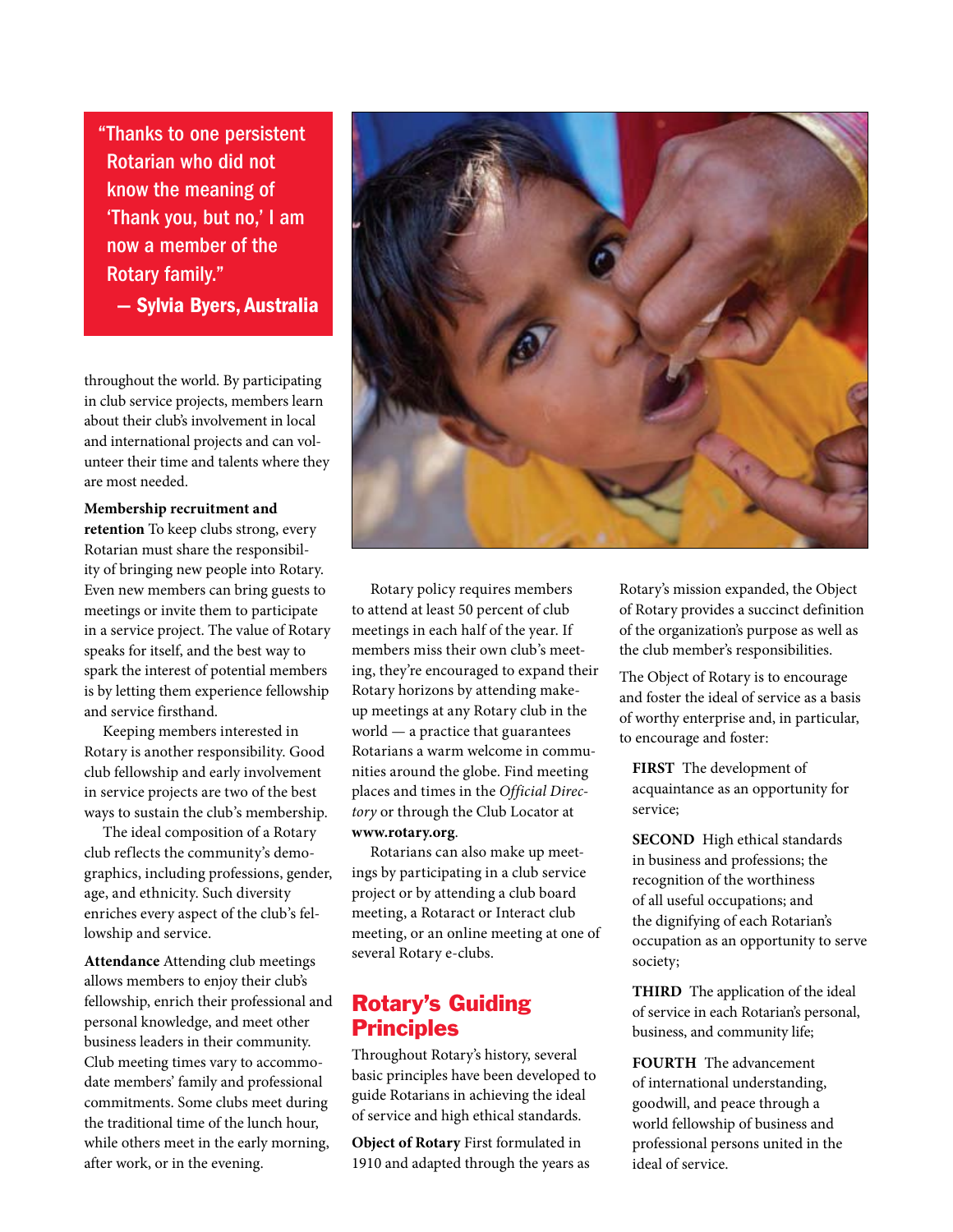#### 1962-63

First Interact club formed in Melbourne, Florida, USA. World Community Service program launched.

#### 1965-66

Special Grants (now Matching Grants) and Group Study Exchange programs begin.

#### 1967-68

First Rotaract club formed in Charlotte, North Carolina, USA.

#### 1978-79

Health, Hunger and Humanity (3-H) Grants begin.

#### 1979-80

Foundation grant to immunize six million Philippine children against polio sets stage for PolioPlus.

#### 1984-85

Rotary launches PolioPlus program and campaigns to raise US\$120 million to immunize all the children of the world.



#### 1987-88

Through the PolioPlus campaign, Rotarians raise US\$247 million. First women join Rotary.

#### 1988-89

Rotary returns to Hungary and Poland.

#### 1994-95

Western Hemisphere declared polio-free.

#### 1998-99

Rotary Centers for International Studies in peace and conflict resolution established.





**Classification principle** By assigning each member a classification based on his or her business or profession, this system ensures that the club's membership reflects the business and professional composition of its community. The number of members holding a particular classification is limited according to the size of the club. The goal is professional diversity, which enlivens the club's social atmosphere and provides a rich resource of occupational expertise to carry out service projects and provide club leadership.

**Avenues of Service** Based on the Object of Rotary, the Avenues of Service are Rotary's philosophical cornerstone and the foundation on which club activity is based:

#### The Four-Way Test

Followed by Rotarians worldwide in their business and professional lives, The Four-Way Test was created by Rotarian Herbert J. Taylor in 1932. It has since been translated into more than 100 languages and is used by organizations and individuals throughout the world.

Of the things we think, say or do

- 1) Is it the TRUTH?
- 2) Is it FAIR to all concerned?
- 3) Will it build **GOODWILL** and **BETTER** FRIENDSHIPS?
- 4) Will it be BENEFICIAL to all concerned?
- **Club Service** focuses on strengthening fellowship and ensuring the effective functioning of the club.
- **Vocational Service** encourages Rotarians to serve others through their vocations and to practice high ethical standards.
- **Community Service** covers the projects and activities the club undertakes to improve life in its community.
- **International Service** encompasses actions taken to expand Rotary's humanitarian reach around the globe and to promote world understanding and peace.

# RI Programs

RI's programs and service opportunities are designed to help Rotarians meet needs in their own communities and reach out to assist people in need worldwide.

**Interact** Rotary clubs organize and sponsor this service organization for youth ages 14-18; more than 11,800 clubs in 162 countries and geographical areas.

**Rotaract** Rotary clubs organize and sponsor this leadership, professional development, and service organization for young adults ages 18-30; more than 7,100 clubs in 163 countries and geographical areas.

**Rotary Community Corps (RCC)** Rotary clubs organize and sponsor these groups of non-Rotarians who work to improve their communities; more than 6,500 RCCs in 76 countries and geographical areas.

**Rotary Fellowships and Rotarian Action Groups** Rotary Fellowships (groups geared to vocational and recreational interests) and Rotarian Action Groups (focused on humanitarian service activities) compose Global Networking Groups, which are open to all Rotarians, spouses of Rotarians, and Rotaractors; more than 70 groups.

**Rotary Friendship Exchange** Rotarian teams or individuals, who may be accompanied by their families, make reciprocal visits to other countries, staying in each other's homes and learning about different cultures firsthand.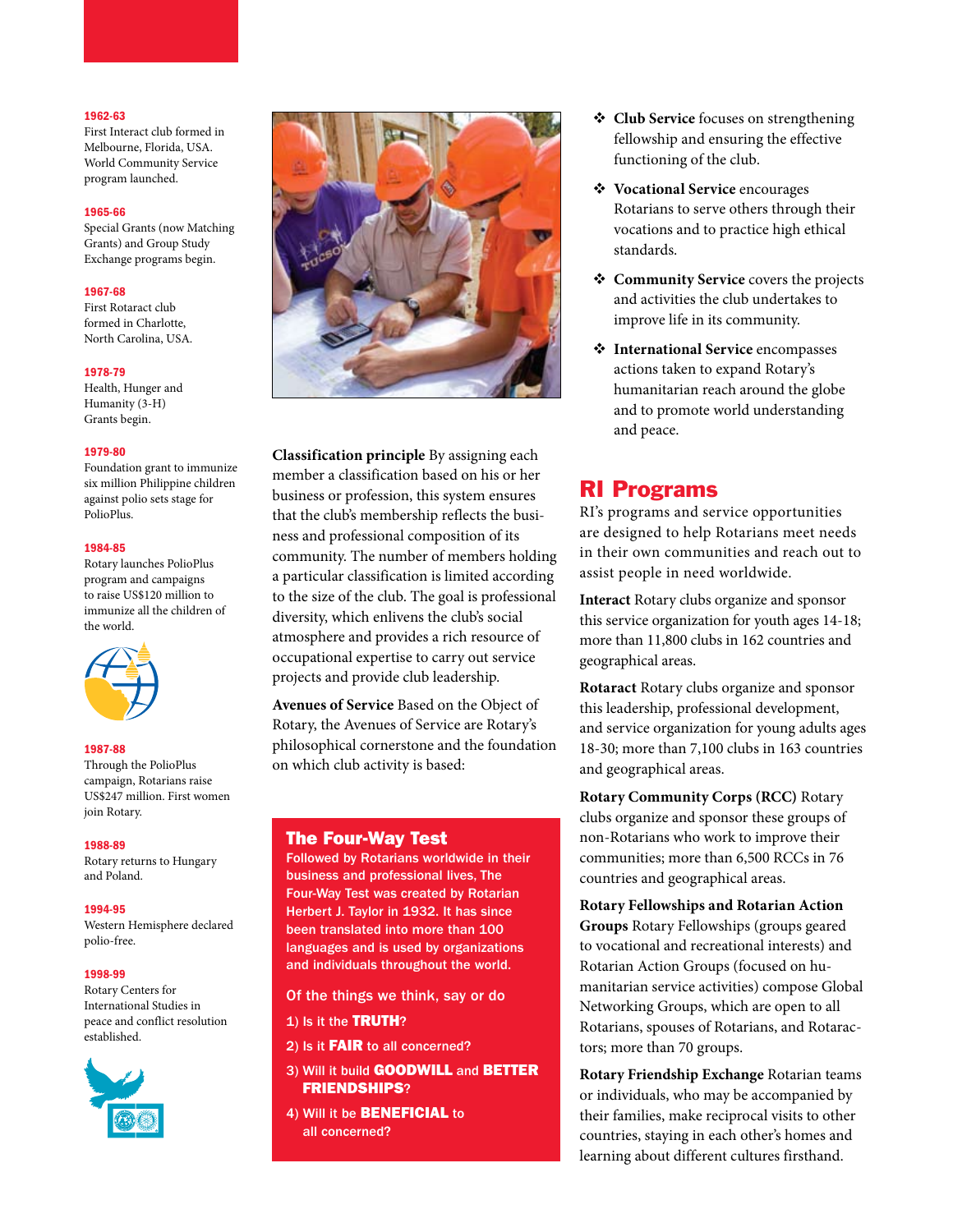**Rotary Volunteers** Rotarians and other skilled professionals are provided opportunities to offer their services and experience to local and international humanitarian projects.

**Rotary Youth Exchange** Clubs and districts send and host students ages 15-19 who travel abroad for cultural exchanges of one week to a full year; about 8,000 a year.

**Rotary Youth Leadership Awards (RYLA)** Clubs and districts sponsor seminars to encourage and recognize leadership abilities of youth and young adults ages 14-30.

**World Community Service (WCS)** Rotary clubs and districts from two different countries form partnerships to implement community service projects. ProjectLINK at www.rotary.org is a searchable database of club and district community service projects in need of volunteers, funding, and donated goods, featuring descriptions of projects seeking an international partner and examples of successful completed projects.

# The Rotary Foundation

The Rotary Foundation of RI is a notfor-profit corporation whose mission is to enable Rotarians to advance world understanding, goodwill, and peace through the improvement of health, the support of education, and the alleviation of poverty.

### Financial Support

In the year ended 30 June 2008, The Rotary Foundation received contributions totaling US\$245.7 million and spent \$227.5 million in support of humanitarian and educational programs implemented by clubs and districts and global polio eradication activities. Contributions go into one of three main funds:

 **Annual Programs Fund,** which provides grants and awards through Foundation programs

"The Rotary Foundation is the cement that binds every one of us together." — Calum Thomson, **Scotland** 

- **Permanent Fund,** an endowment from which only a portion of the earnings are spent in support of Foundation programs, ensuring the long-term viability of the Foundation
- **PolioPlus Fund,** which supports Rotary's goal of a polio-free world

Every dollar contributed to the Foundation funds the humanitarian, educational, and cultural programs and program operations. Clubs and districts apply for and receive Foundation grants to carry out many worthy projects worldwide. The Every

Rotarian, Every Year initiative, designed to encourage worldwide annual per capita giving of \$100 or more, supports vital Foundation programs.

#### Educational Programs

These programs promote international understanding by bringing together people from different countries and cultures.

**Ambassadorial Scholarships,** an international program for university-level studies, sends about 800 students each year to serve as ambassadors of goodwill while abroad.

**Rotary World Peace Fellowships** are awarded to individuals for study in master's degree and professional certificate programs at one of the seven Rotary Centers for International Studies in peace and conflict resolution.

**Group Study Exchange** is a shortterm cultural and vocational exchange program between districts in different countries for non-Rotarian professionals ages 25-40.

#### Humanitarian Grants Program

Humanitarian grants enable Rotarians to increase their support of international service projects that provide water wells, medical care, literacy classes, and other essentials to people in need. Rotarian participation is key to the success of these projects.

**Matching Grants** assist Rotary clubs and districts in carrying out humanitarian projects with clubs and districts in other countries.

**District Simplified Grants** enable districts to support service activities or humanitarian endeavors that benefit local or international communities.

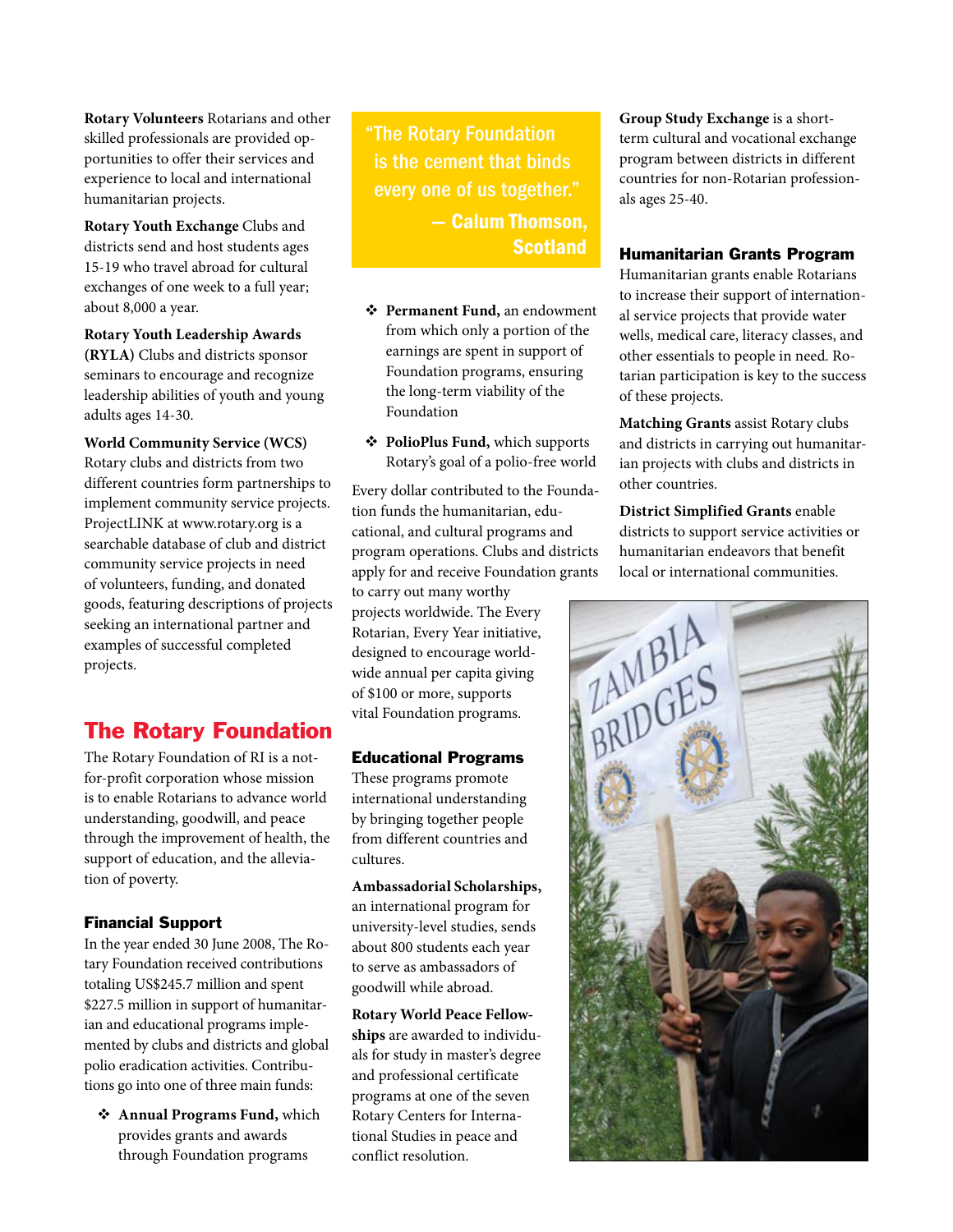#### 2000-01

Western Pacific region declared polio-free.

2001-02

Europe declared polio-free.

#### 2002-03

Rotary launches a second polio eradication fundraising campaign to help fill a critical funding need. Rotarians raise over US\$129 million.

#### 2004-05

Clubs celebrate Rotary's centennial by launching hundreds of community projects and contributing thousands of volunteer hours.



#### 2005-06

Polio reduced to four countries: Afghanistan, India, Nigeria, and Pakistan. Polio cases worldwide have dropped by 99 percent since 1985.

#### 2006-07

The Rotary Foundation recognizes the millionth Paul Harris Fellow.

#### 2007-08

Rotary receives a US\$100 million grant from the Gates Foundation to help eradicate polio.



#### 2008-09

Rotary receives a US\$255 million grant for polio eradication from the Gates Foundation.



**Health, Hunger and Humanity (3-H) Grants** fund longterm, self-help, and sustainable development projects that use an integrative approach to address humanitarian needs.

#### PolioPlus

The PolioPlus program provides funding for mass immunization campaigns as well as support for social mobilization, surveillance, and laboratories to help carry out the final stages of global polio eradication. Rotarians have raised funds that will amount to more than \$1.2 billion in support by the time polio is eradicated and have provided hundreds of thousands of volunteer hours. Rotary is a spearheading partner with the World Health Organi-

zation, UNICEF, and U.S. Centers for Disease Control and Prevention in the initiative to eradicate polio worldwide. As a result of their efforts, two billion children under age five have received the polio vaccine, five million people who might otherwise be paralyzed are walking today, 500,000 new cases of polio are prevented each year, and the number of polio cases has declined by 99 percent worldwide.

"I have Rotary to thank for my international network of professionals and friends as well as my better understanding and interest for other people's ways of living." — Mohammed Rezaul Karim, Bangladesh

# The Rotary Foundation Future Vision Plan

To increase efficiency and develop a more strategic focus, The Rotary Foundation Trustees adopted the Future Vision Plan. The plan's three-year pilot will begin July 2010 and involve about 100 Rotary districts worldwide. Clubs in these districts will not participate in current Foundation programs, which will be phased out by 2013. Pilot districts may apply for Rotary Foundation District Grants, which will enable them to carry out local and international projects of their choice, and Rotary Foundation Global

Grants, which will support projects in the following areas of focus: peace and conflict prevention/resolution, disease prevention and treatment, water and sanitation, maternal and child health, basic education and literacy, and economic and community development. During the pilot phase, the Foundation will develop strategic partnerships with a range of organizations that share Rotary's service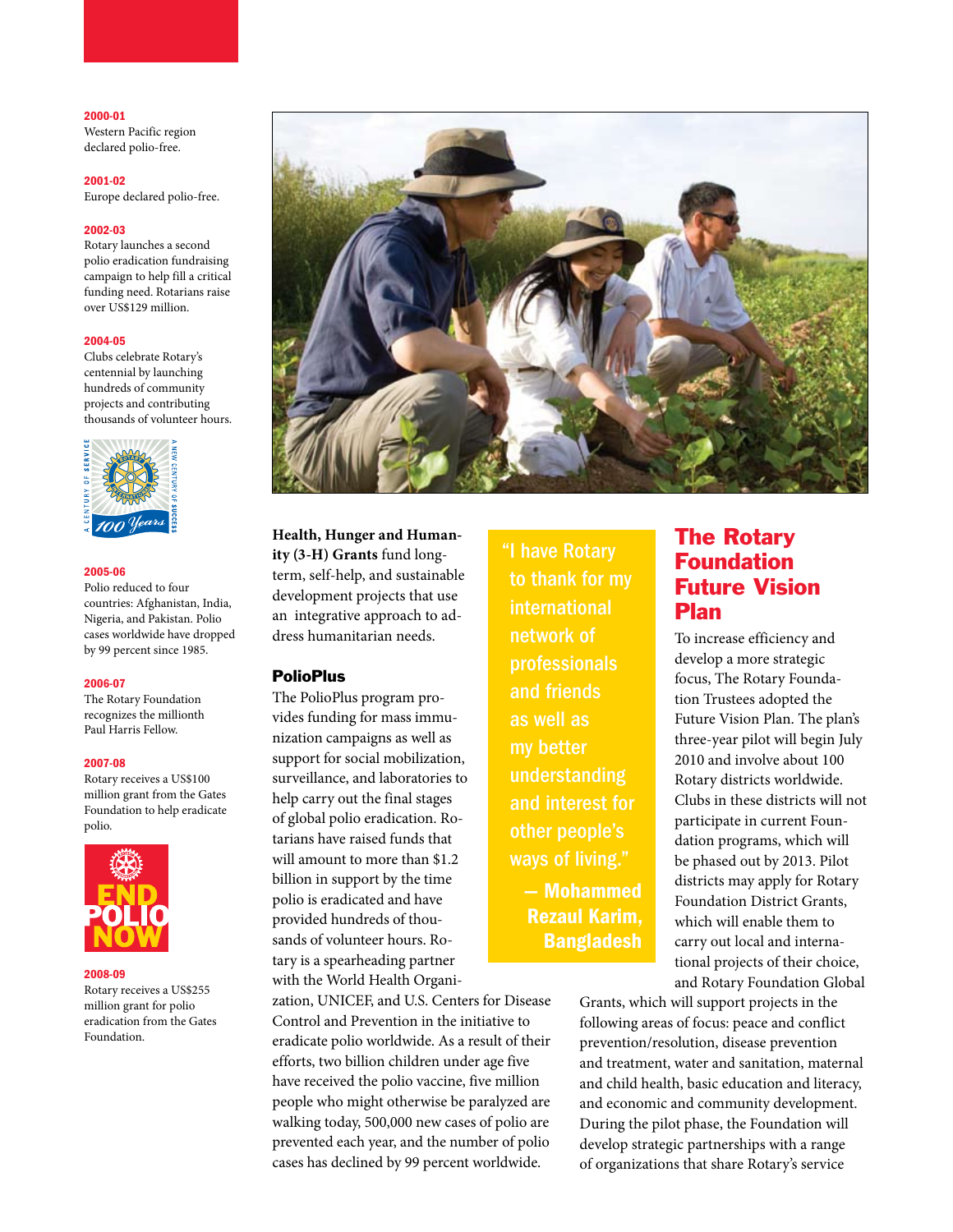interests and will refine the plan for participation by all Rotary districts in July 2013.

# Rotary's US\$200 Million Challenge

Rotary's leadership in the polio eradication effort was recognized in 2009 with a \$255 million challenge grant from the Bill & Melinda Gates Foundation. The new funds come in addition to the \$100 million challenge grant received from the Gates Foundation in 2007. The first grant was spent during the 2008 calendar year on immunization and other polio eradication activities, and the second grant must be spent in the same way in 2009. Rotary must raise \$100 million to match each grant for a total of \$200 million by 30 June 2012. This fundraising effort is called Rotary's US\$200 Million Challenge. Every Rotary club in the world is being asked to help meet the challenge by organizing a public fundraising event annually for the next three years. The \$555 million generated by the grant and match will be a vital catalyst to help achieve Rotary's top goal of ending polio worldwide.

ment reflecting the local culture, and unparalleled opportunities to experience the true breadth of Rotary's international fellowship.

**District conferences** Rotarians are encouraged to attend their district conference, an annual motivational meeting that showcases club and district activities. A family event, the district conference mixes fellowship with learning and allows Rotarians to become more directly involved with charting their district's future.

# The Future

Eradicating polio is the top priority for Rotary International, but Rotary clubs worldwide will continue to address the critical issues of health and hunger, water management, and literacy through local and international projects. Inviting more business, professional, and community leaders to join Rotary and forming new clubs in underserved parts of the world also remain high priorities for the organization. With more than 100 years of experience in providing service to communities worldwide, Rotary stands ready to respond to the needs of an ever-changing world.

## Did you know?

- **<sup>◆</sup> Rotary Foundation Ambassado**rial Scholarships is the world's largest, privately funded scholarship program**.**
- The Rotary Foundation has contributed more than \$2.0 billion in program awards and operations since 1947.
- $\div$  **Rotarians have established a** host of organizations dedicated to various humanitarian causes, including ShelterBox, HungerPlus, Gift of Life, and Rotary Doctor Bank.
- **<sup>◆</sup> Providing vitamin A supplements** during polio National Immunization Days has averted an estimated 1.5 million childhood deaths since 1998 — testimony to the "plus" in PolioPlus.
- **<b> RI** representatives work with many major international organizations, including the UN and several of its agencies, the Organization of American States, the Council of Europe, and the African Union.

# Key Meetings

Several key meetings bring Rotarians together to share ideas, celebrate successes, enjoy fellowship, and plan for the future.

**RI Convention** The RI Convention, the largest Rotary meeting, is held in May or June in a different part of the Rotary world each year. This lively, four-day event features speeches by world and Rotary leaders, spectacular entertain-

"The RI Convention put the Rotary in this Rotarian." — Eric Marcus, USA